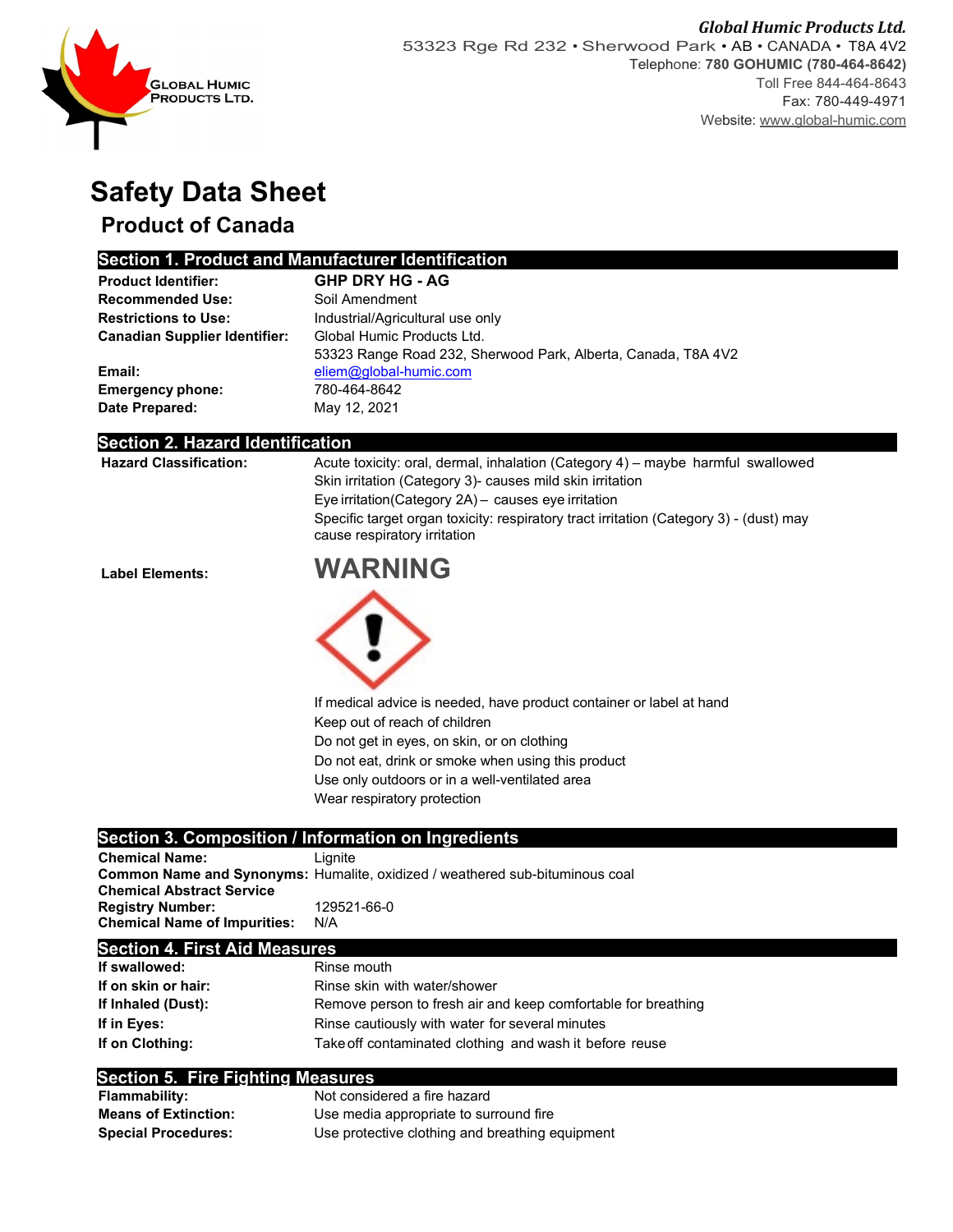|                                                                                     | <b>Section 6. Accidental Release Measures</b>                                                                                                                                                                                                                                                                               |                                                                                                                                                                                                       |  |
|-------------------------------------------------------------------------------------|-----------------------------------------------------------------------------------------------------------------------------------------------------------------------------------------------------------------------------------------------------------------------------------------------------------------------------|-------------------------------------------------------------------------------------------------------------------------------------------------------------------------------------------------------|--|
| Cleaning:<br>Containment:                                                           | Sweep and contain, notify appropriate authorities when release to environment occurs.<br>Storage containers                                                                                                                                                                                                                 |                                                                                                                                                                                                       |  |
| <b>Section 7. Handling and Storage</b>                                              |                                                                                                                                                                                                                                                                                                                             |                                                                                                                                                                                                       |  |
| Handling:<br>Storage:                                                               | Ordinary dry material transfer and storage equipment (buckets, etc)<br>Store in a dry place, closed container, at temperatures not exceeding 50°C or below<br>freezing                                                                                                                                                      |                                                                                                                                                                                                       |  |
| <b>Section 8. Exposure Controls / Personal Protection</b>                           |                                                                                                                                                                                                                                                                                                                             |                                                                                                                                                                                                       |  |
| <b>Personal Protective</b><br><b>Equipment:</b>                                     | Respiratory Protection - an approved NIOSH/MSHA respirator with a dust filter, approved for<br>silica bearing dust<br>Protective Gloves - wear loose fitting gloves<br>Eye protection - goggles required when working with bulk material Local exhaust<br>and confinement of handling system may berequired to control dust |                                                                                                                                                                                                       |  |
| <b>Section 9. Physical and Chemical Properties</b>                                  |                                                                                                                                                                                                                                                                                                                             |                                                                                                                                                                                                       |  |
| <b>Physical State:</b>                                                              | Dry                                                                                                                                                                                                                                                                                                                         |                                                                                                                                                                                                       |  |
| Odor:                                                                               | Odorless                                                                                                                                                                                                                                                                                                                    |                                                                                                                                                                                                       |  |
| <b>Odor Threshold:</b>                                                              | N/A                                                                                                                                                                                                                                                                                                                         |                                                                                                                                                                                                       |  |
| <b>Vapor Pressure:</b>                                                              | N/A                                                                                                                                                                                                                                                                                                                         |                                                                                                                                                                                                       |  |
| <b>Vapor Density:</b>                                                               | N/A                                                                                                                                                                                                                                                                                                                         |                                                                                                                                                                                                       |  |
| <b>Evaporation Rate:</b>                                                            | N/A                                                                                                                                                                                                                                                                                                                         |                                                                                                                                                                                                       |  |
| <b>Boiling Point:</b>                                                               | N/A                                                                                                                                                                                                                                                                                                                         |                                                                                                                                                                                                       |  |
| pH:                                                                                 | 4.2                                                                                                                                                                                                                                                                                                                         |                                                                                                                                                                                                       |  |
| Appearance:                                                                         | Dark Brown                                                                                                                                                                                                                                                                                                                  |                                                                                                                                                                                                       |  |
| <b>Specific Gravity:</b>                                                            | 800 kg / $m3$                                                                                                                                                                                                                                                                                                               |                                                                                                                                                                                                       |  |
| Coefficient of Water / Oil Distribution: N/A                                        |                                                                                                                                                                                                                                                                                                                             |                                                                                                                                                                                                       |  |
| Moisture:                                                                           |                                                                                                                                                                                                                                                                                                                             | 25 to 35% may lose or gain moisture over time, depending on humidity and temperature<br>and exposure to environment                                                                                   |  |
|                                                                                     |                                                                                                                                                                                                                                                                                                                             |                                                                                                                                                                                                       |  |
|                                                                                     |                                                                                                                                                                                                                                                                                                                             |                                                                                                                                                                                                       |  |
| <b>Section 10. Stability and Reactivity</b>                                         |                                                                                                                                                                                                                                                                                                                             | Stable under ambient conditions                                                                                                                                                                       |  |
| <b>Chemical Stability:</b>                                                          |                                                                                                                                                                                                                                                                                                                             | Non-reactive                                                                                                                                                                                          |  |
| Incompatibility with other Substances:                                              |                                                                                                                                                                                                                                                                                                                             |                                                                                                                                                                                                       |  |
| <b>Minimum Ignition Temperature:</b>                                                |                                                                                                                                                                                                                                                                                                                             | 270°C @ 3% moisture, 590 °C @ 25% moisture                                                                                                                                                            |  |
| <b>Minimum Explosive Concentration:</b>                                             |                                                                                                                                                                                                                                                                                                                             | 60 to 90 g/m <sup>3</sup> @ 3% moisture, 500 g/m <sup>3</sup> @ 25% moisture                                                                                                                          |  |
| <b>Minimum Ignition Energy:</b><br><b>Susceptibility to Spontaneous Combustion:</b> |                                                                                                                                                                                                                                                                                                                             | 1,000 mJ<br>N/A                                                                                                                                                                                       |  |
|                                                                                     |                                                                                                                                                                                                                                                                                                                             |                                                                                                                                                                                                       |  |
| <b>Section 11. Toxicological Information</b>                                        |                                                                                                                                                                                                                                                                                                                             |                                                                                                                                                                                                       |  |
| <b>Lethal Dose:</b>                                                                 | N/A                                                                                                                                                                                                                                                                                                                         |                                                                                                                                                                                                       |  |
| <b>Lethal Concentration:</b><br><b>Routes of Exposure:</b>                          | N/A                                                                                                                                                                                                                                                                                                                         | Ingestion, skin contact, eye contact, inhalation                                                                                                                                                      |  |
|                                                                                     |                                                                                                                                                                                                                                                                                                                             |                                                                                                                                                                                                       |  |
|                                                                                     | permanent lung disorders.                                                                                                                                                                                                                                                                                                   |                                                                                                                                                                                                       |  |
| <b>Free Silica:</b>                                                                 | $\leq 2\%$                                                                                                                                                                                                                                                                                                                  | Effects of Repeated (Chronic) Exposure: Prolonged and/or repeat exposure vis inhalation of dust may result in progressive and                                                                         |  |
| <b>Respirable Quartz Silica:</b>                                                    | $\leq 0.5\%$                                                                                                                                                                                                                                                                                                                | Significant Laboratory Data with Possible Relevance to Human Health Hazard Evaluation: Dust has been related to<br>silicosis, ACGIH Recommends $\leq 2$ mg/m <sup>3</sup> respirable dust (TWA limit) |  |
| <b>Section 12. Ecological Information</b>                                           |                                                                                                                                                                                                                                                                                                                             |                                                                                                                                                                                                       |  |
| <b>Ecological Concerns:</b>                                                         | N/A                                                                                                                                                                                                                                                                                                                         |                                                                                                                                                                                                       |  |